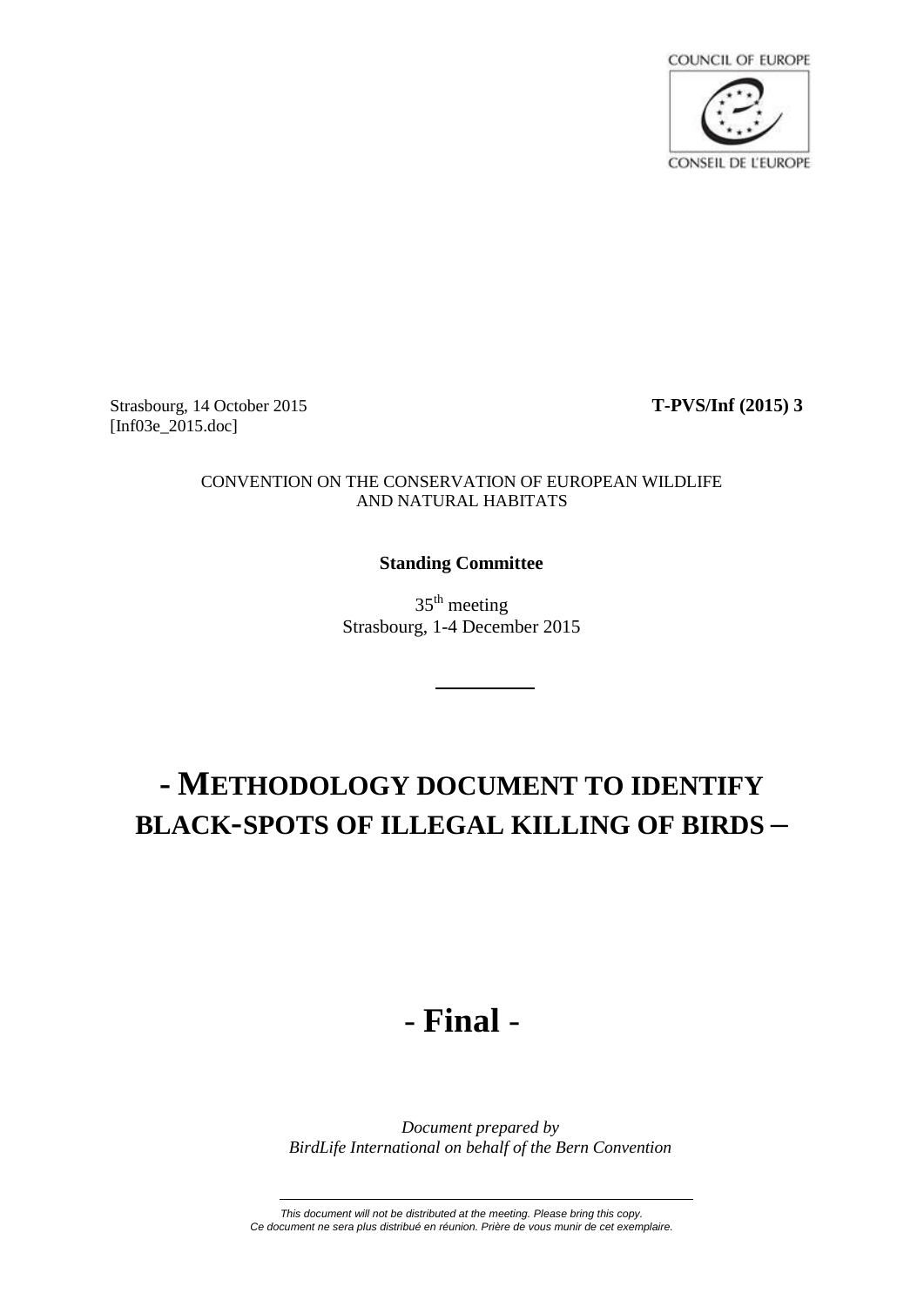# **TABLE OF CONTENTS**

| Methodology document to identify black-spots of illegal killing, |  |
|------------------------------------------------------------------|--|
|                                                                  |  |
|                                                                  |  |
|                                                                  |  |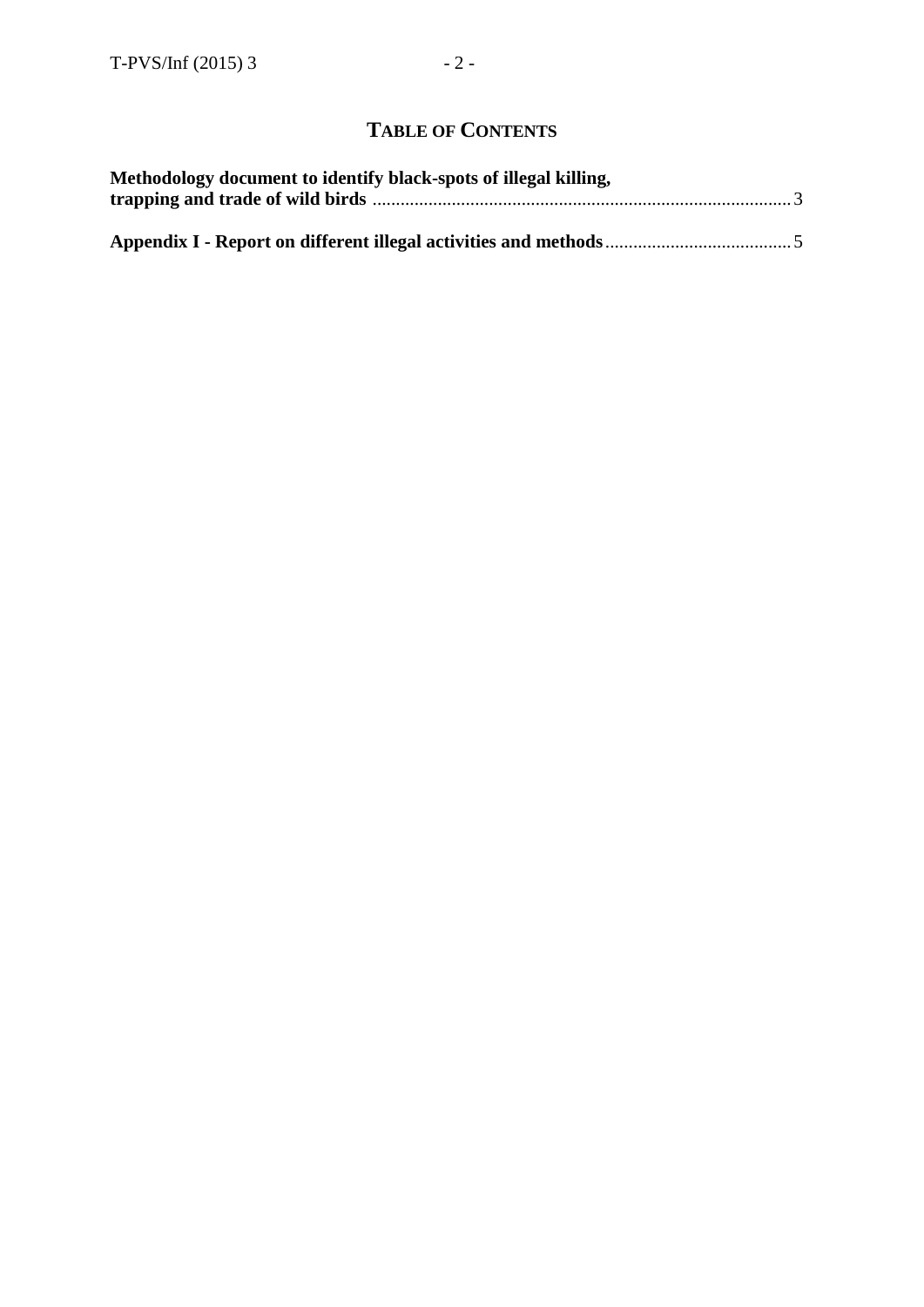# **METHODOLOGY DOCUMENT TO IDENTIFY BLACK-SPOTS OF ILLEGAL KILLING, TRAPPING AND TRADE OF WILD BIRDS**

#### **INTRODUCTION**

At the  $4<sup>th</sup>$  meeting of the Bern Convention's Group of Experts on the conservation of wild birds (30 June 2013, Tunis, Tunisia), Contracting Parties to the Convention agreed on the need to work towards the identification of black-spots of illegal killing, trapping, and trade of wild birds

This has been further highlighted in the Tunis Action Plan 2013-2020 for the eradication of illegal killing, trapping and trade of wild birds, adopted by the Standing Committee to the Bern Convention through [Recommendation No. 164 \(2013\).](https://wcd.coe.int/ViewDoc.jsp?id=2138467&Site=&BackColorInternet=B9BDEE&BackColorIntranet=FFCD4F&BackColorLogged=FFC679)

Tackling wild-bird crime is a long-term process and involves many stakeholders which have to be identified in the preparation phase of national action plans. Structures have to be in place to exchange information and allow specific actions to improve the situation at identified black-spots. The identification of black-spots will also facilitate the process towards the setting-up of national priorities to tackle wild-bird crime.

Appendix I to this document contains a report on different illegal activities and methods.

#### **ELEMENTS TO BE TAKEN INTO ACCOUNT FOR THE PREPARATION OF ACTION PLANS ON BLACK-SPOTS**

The identification of black-spots of wild-bird crimes has proved to be extremely useful for efficiently tackling the most severe cases of wildlife crime and to make sure that the surveillance and enforcement chain are based on cost-effective interventions.

An action plan on black spots should include the following steps:

- Identification/location of the black-spots at local (internally to the country), national and, if possible, regional levels.
- Carrying out of a diagnosis, i.e. the process of studying what the problems are, the contributing factors and the deficiencies for each of the identified black-spots.
- Designing suitable countermeasures: carrying out a methodical analysis to design suitable countermeasures for each black-spot, based on actual problems and deficiencies.
- Monitoring the effects of the countermeasures, including the effects of law enforcement (and, if necessary, others such as the effects of communication and awareness initiatives) and costs of implementation of adequate countermeasures.
- Setting priorities for countermeasures: prioritising implies finding the best action plan (or investment program), according to some defined criteria, and based on estimated effects and costs as well as budget restrictions.
- Implementation: this is the actual realisation of the prioritised measures included in the action plan.
- Follow up and assessment of the results with particular attention to cost-effectiveness (i.e. comparing effects and costs).
- Preparing a "black-spot manual" which includes all these steps.

There are a number of elements that determine if an area is a black-spot of wild-bird crime on national and international levels. Because wild-bird crime is illegal, it is not straight forward to collect correct information on the exact size, severity and location of the issue.

#### Proposed actions:

 Collate all available information on wild-bird crime from all relevant reports in order to identify black-spots. This involves creating a national database or using existing international databases and producing hazard maps.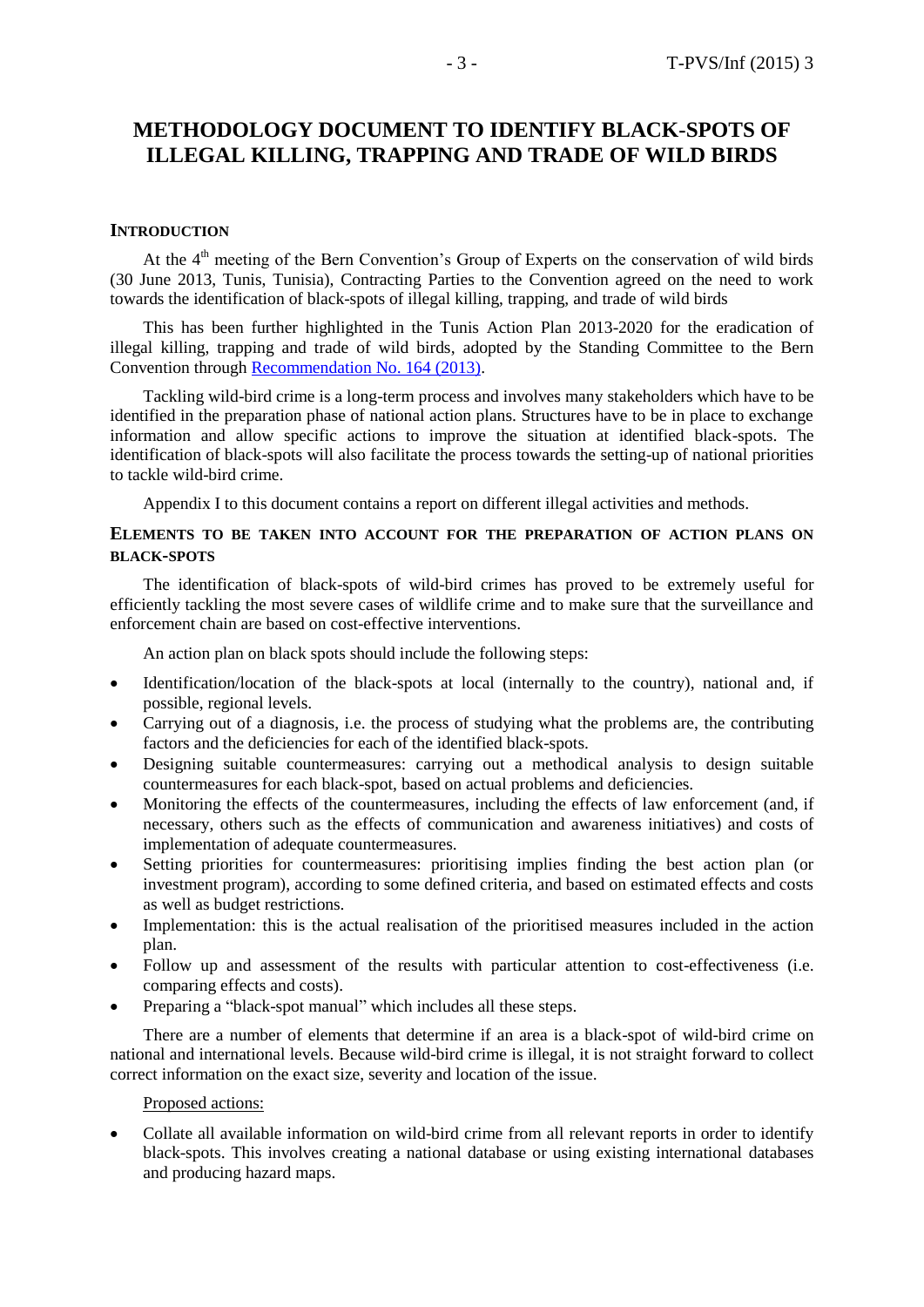- crime on particular species can be described. Compare the number of individuals of different species with national and regional population estimates for the species.
- Identify which specific cultural activities, and other drivers and/or organised crime are responsible for wild-bird crime black-spots in the country or region.
- Compare data on the number of incidents of wild-bird crime and species involved with other regions and countries.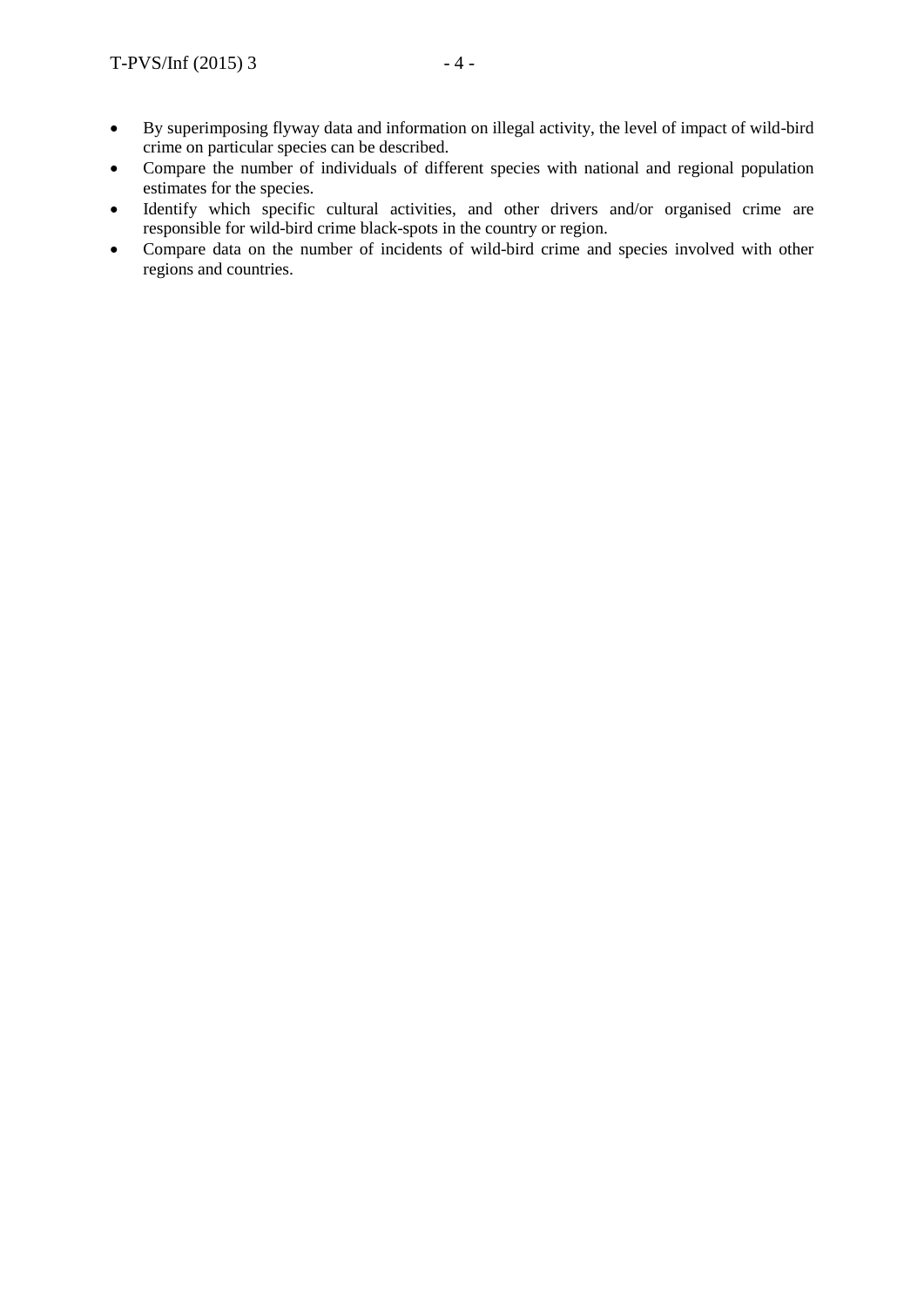# **Appendix I**

# **REPORT ON DIFFERENT ILLEGAL ACTIVITIES AND METHODS**

The list of known activities and methods of illegal killing, trapping and trade of birds is derived from national and international reports of enforcement authorities and NGOs. This list can serve as the basis of a database for use by enforcement authorities to exchange best practices to tackle activities and report on the different types.

### **1. NEST COLLECTION OF EGGS OR YOUNG**

- *Egg taking for collection*: collectors build large collections of clutches of different species and trade with one another. Eggs of rare birds as well as those of common birds are collected. *Detection*: collectors will exchange information with other collectors.
- *Egg or young collection for breeding*: collectors take eggs from nests or take young out of the nest before fledging. Many species are difficult to breed in captivity and taking eggs or young from nests in the wild overcome this problem. These young can be fitted with closed foot rings. *Detection*: the absence of breeding parent birds is a potential indication of a wild-bird crime.

## **2. KILLING**

 *Illegal use of firearms*: protected species are killed for predator control, food and/or taxidermy collections.

*Detection*: dead birds of prey should be checked for shooting as standard procedure.

 *Lime-sticks*: Lime-sticks are twigs about 50-70cm long that are streaked with a sticky type of glue. In Cyprus, it is made by boiling up the fruit of the Syrian plum-tree. These sticks are placed in open areas or gardens in bushes, or sometimes inserted into the ends of bamboo poles, to provide perches for birds. Any bird landing on a lime-stick gets stuck.

*Detection*: lime-sticks are often used in open areas near bushes and are visible to a trained eye.

 *Poisoned baits*: a poisoned bait may take the form of a bird or animal carcass or piece of meat which has been sprinkled or injected with poison. Sometimes eggs are injected with poison, often discolouring the contents of the egg.

*Detection*: many poisons are fast acting so the victims are often found close to the baits. Dogs can be trained to find poisoned baits. Dead birds of prey should be checked for poisoning as standard procedure.

- *Snares*: Snares are anchored cables, wire nooses or made from horse hair set to catch wild birds. Snares are one of the simplest traps and most often used to kill the bird. *Detection*: the snares are often placed along a track used by the perpetrators.
- *Deadfall (stone) trap*: A deadfall is a heavy rock or wooden log that is tilted on an angle and held up with sections sticks. One of the sticks serves as a trigger.

*Detection*: the deadfalls are often placed along a track used by the perpetrators

## **3. TRADE & TRANSPORT**

 *Birds of prey and waterbirds*: birds of prey and waterbirds are of particular interest to some bird keepers. Since they are in general difficult to breed in captivity there is a significant illegal trade of these species.

*Detection*: illegal traders will try to cheat with closed foot rings or falsified documents.

 *Cagebirds*: popular cagebirds like finches are relatively easy to catch and are kept in captivity in large numbers.

*Detection*: illegal traders will try to cheat with closed foot rings.

• *Collections (trophy)*: taxidermy collectors will try to obtain birds from as many species as possible, preferably collected by themselves. To obtain certain species they might visit other countries.

*Detection*: skins or stuffed birds are often shipped separate from the perpetrator. Scanning of legal hunting trophies and statues of birds can reveal smuggling of protected species.